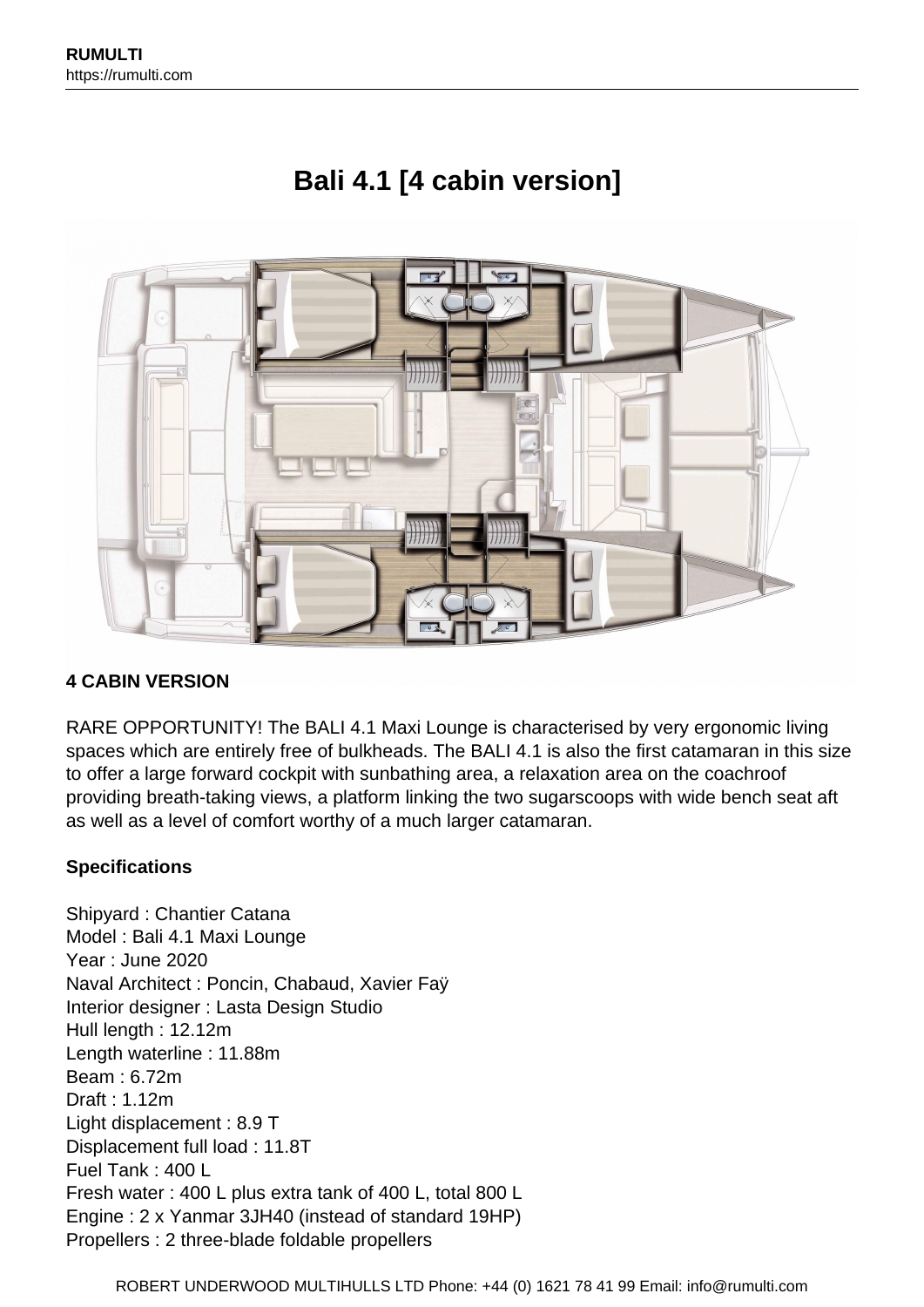Drive : Saildrive Flag : Italian Located : Italy

# **Sails**

Anodized aluminium mast Mainsail : Reinforced Full-batten in Dacron Solent Dacron on self tacking rail with reinforced anti-UV band Lazy bag Automatic 1st and 2nd reef

# **Deck Equipment**

Electric windlass 1000W

Option : 1 Extra winch for on portside for gennaker sheet – Code zero or spinnaker

Option : Electrical winch for mainsail halyard / furler line / mainsail track and davits

- Option : 2 Forward cockpit removable tables
- Option : Cushions for aft bench seats Marlin White
- Option : Corner sofa and meridian/daybed cushions
- Option : Forward cockpit and helmsman seat cushions
- Option : Sunbathing cushions for bimini
- Option : Aft cockpit courtesy lights
- Option : Permanent transom protection
- Option : Stern spring cleats

Bimini helmstation + enclosures

**Davits** 

# **Electronics**

Raymarine autopilot P70S VHF Raymarine Ray 63 + VHF micro at helmstation Raymarine plotter Axiom 7'' Option : AIS 700 with splitter + 12'' full touch screen at helmstation + multifunction display I70S Option : HiFi stereo with 4 speakers – saloon and front cockpit

# **Electrical**

2 Engine starting gel batteries 80Ah with breaker and manual emergency coupling 2 House batteries 110Ah Circuit 12/220V Bilge pumps : 4 electric and 2 manual Heating system for cabins and saloon Battery charger 70 Amp Inverter 12/220V – 1600W Water heater 50 ltr Battery controller TV antenna Low charge alarm buzzer for the house batteries at chart table